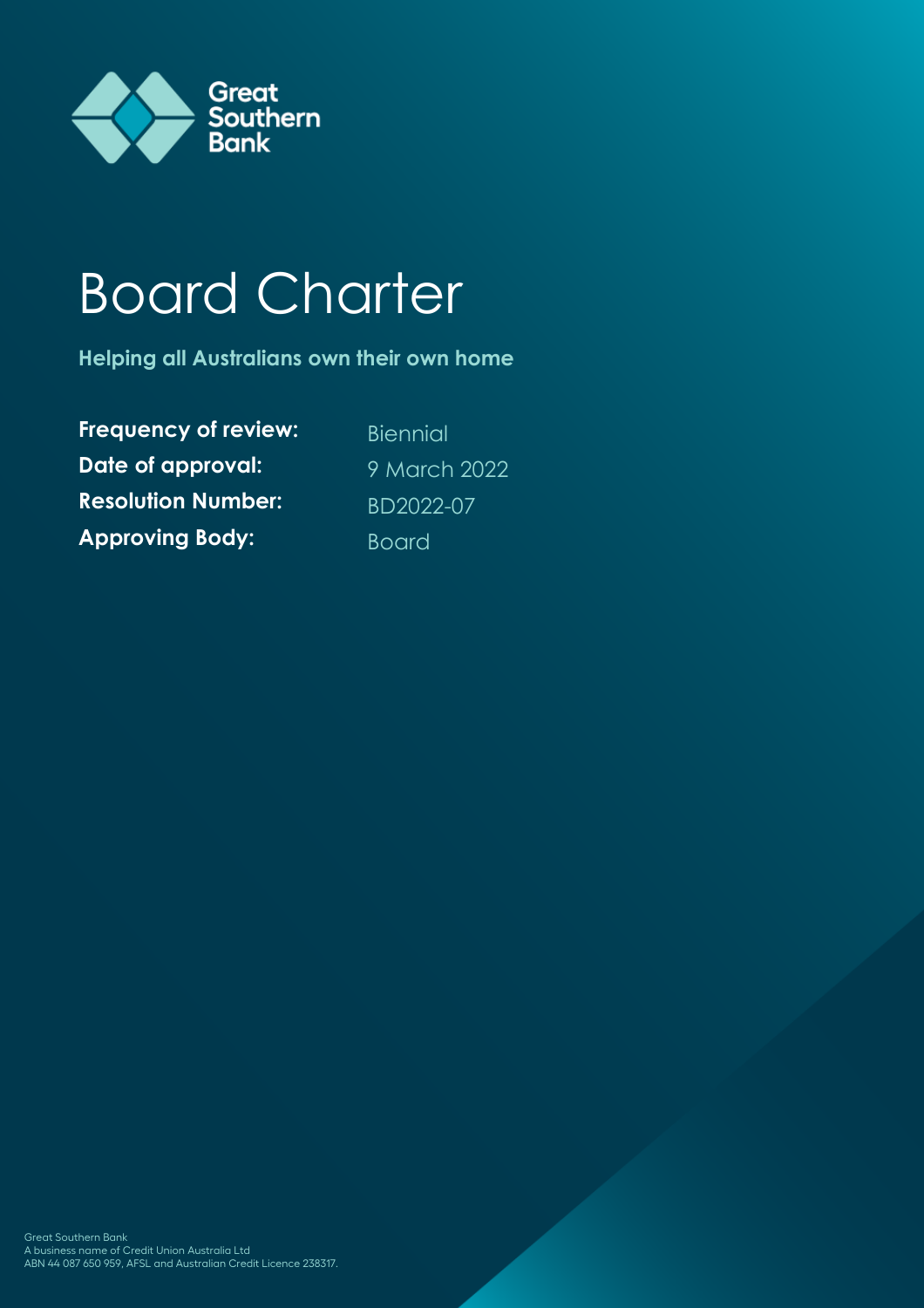## **Table of Contents**

## **1. Basis of Preparation**

- 1.1. The following resources have been referenced in the preparation of this Charter:
	- i. The Constitution of Credit Union Australia Ltd
	- ii. The Board Instrument of Delegations (BD2019-78)
	- iii. The Corporate Governance Policy (BD2019-72)<sup>1</sup>
	- iv. CPS 510 Governance (July 2019)
	- v. Corporations Act 2001
	- vi. Banking Act 1959 Banking Executive Accountability Regime (Accountability Statements)
	- vii. Customer Owned Banking Code of Practice
	- viii. ASX Corporate Governance Principles and Recommendations 4th Ed. (Feb 2019)
- 1.2. In the event of any conflict between this Charter and any legal or regulatory requirements, or other Great Southern Bank key documents and policies, the order of precedence outlined in the Board Instrument of Delegations (section 2) will prevail.



<sup>1</sup> Formerly the Governance & Policy Architecture Policy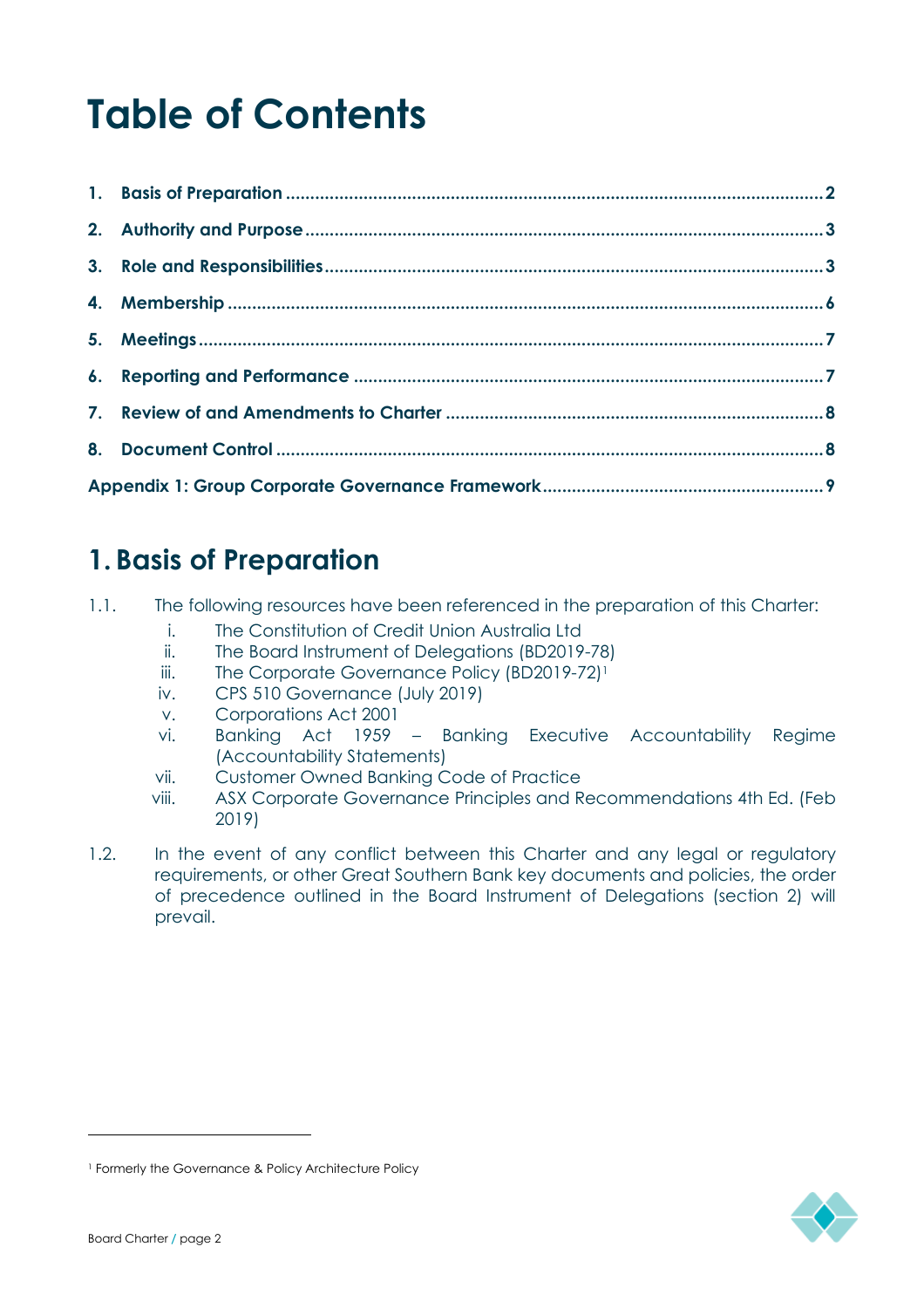## **2. Authority and Purpose**

- 2.1. The Board of Credit Union Australia Ltd, The Board is responsible for developing and guiding a viable, mutually-owned business that will fulfil our purpose to, trading as Great Southern Bank (the The Board does this by setting and modelling an appropriate culture, acting ethically Board) obtains and in the best interests of members/customers and stakeholders, as well as building its authority and maintaining effective governance systems and processes to achieve strategic objectives, comply with applicable laws, and manage risks. from the Credit Union Australia This Board Charter assumes, at a minimum, that all matters outlined in CPS 510 are Ltd Constitution incorporated, irrespective of whether or not those requirements are explicitly detailed within this Charter. (the Constitution) This Board Charter should be read in conjunction with the Board Delegations. The and the Board Delegations details those matters which the Board has reserved to itself and<br>shows how those matters will flow through to the Board via the relevant Board sub-**Corporations** committees. Act 2001 (Corporations Act) *Figure 1*
- 2.2. This Board Charter (the Charter) sets out the role, responsibilities, structure, and administration of the Board within our corporate governance framework<sup>2</sup>
- 2.3. Subject to any legal, regulatory and/or moral/ethical obligations to keep members, customers, regulators, and other key stakeholders informed of Great Southern Bank activities, the Board will deal with, resolve, determine and finally approve all matters relating to the Purpose.

## **3. Role and Responsibilities**

3.1. The Board retains ultimate responsibility for the strategy, performance, and oversight of the culture of Great Southern Bank and its subsidiaries. These and other **Matters reserved to the Board** are outlined in the **Board Delegations**

3.1.1. The Board **Delegations** Matters required to be Board approved include: The appointment or dismissal of the CEO are in The strategic direction of the organisation addition to The annual business plan (inc. budget and resourcing) Setting of the Risk Appetite matters that Culture, Values Organisational structures are required Employee agreements / Remuneration Frameworks by law to be Acquisitions and divestitures Capital Raising approved by the Board Matters required to be Member approved include: Election / appointment of Directors 3.1.2. From time to Changes to the Constitution Changes to the core business of the organisation time the Changes to the legal structure of the organisation Board may Capital Raisina **SC** 

*Figure 2*

 $\bullet$ 

2 As outlined in the Corporate Governance Policy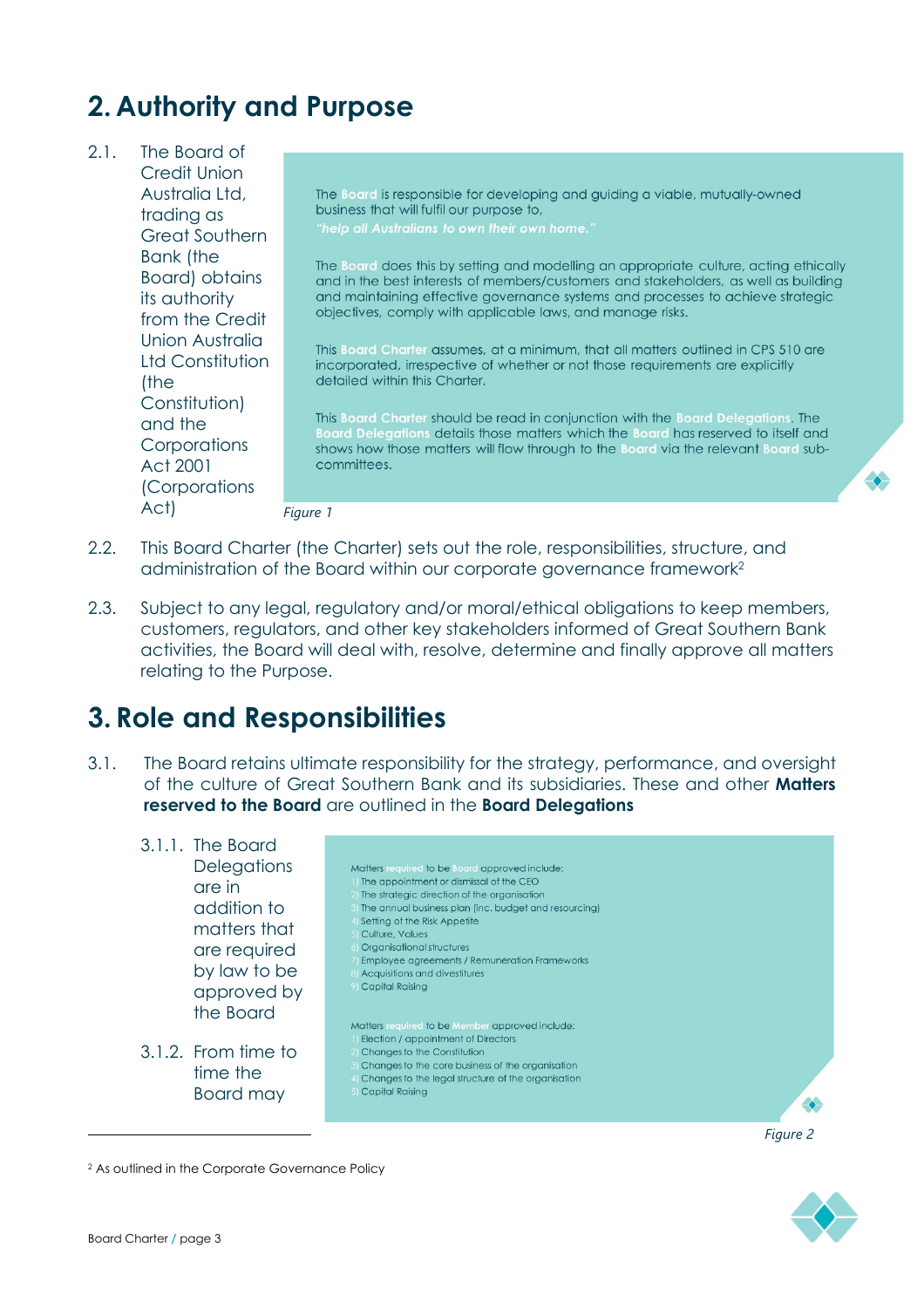delegate certain tasks to Board Committees or Management on a temporary or ongoing basis

- 3.2. The Board has ultimate responsibility for ensuring that the organisation operates in accordance with any duties and obligations imposed on the Board, including:
	- 3.2.1. Obligations imposed by law
	- 3.2.2. Directions from the regulator(s)
	- 3.2.3. Obligations imposed by the Constitution
	- 3.2.4. Duties and obligations imposed by the Customer Owned Banking Code of **Practice**
- 3.3. The Board approves Board Policies and other Key Documents in order to set out the objectives, requirements and directives of the Board
	- 3.3.1. The Board ensures that there exists a formal policy on all matters relating to the Board, over and above this Charter, covering all matters which pertain to the Board, its proper functioning, and to the Directors themselves<sup>3</sup>
	- 3.3.2. The Board establishes such policies as are necessary to set out the Board's requirements and expectations in relation to the management of the organisations operations and the risks inherent in these operations
	- 3.3.3. Unless otherwise stated in a Policy, all Board policies are reviewed on a biennial basis
	- 3.3.4. Management may adopt and implement any Standard and/or Procedure on any matter delegated to the CEO to support compliance with Board **Policy**
- 3.4. The Board is responsible for relationships with **Regulatory Bodies**
	- 3.4.1. The Board holds itself available to meet with Regulator(s) on request
	- 3.4.2. The Board supports team members, auditors and other related parties who contact Regulators for the purposes of whistleblowing<sup>4</sup>
- 3.5. The Board takes **collective accountability** for the matters it determines and resolves
	- 3.5.1. The Board may determine Directors' remuneration in accordance with the Constitution and the Corporations Act and following recommendation by the Remuneration & Nominations Committee
- 3.6. **Directors** are responsible for fulfilling their duties to members, stakeholders, and the Board through the exercise of their individual accountabilities as defined in the Corporations Act, as outlined in individual Accountability Statements, and in the Board & Non-Executive Directors Policy



<sup>3</sup> As set out in the Board & Non-Executive Director Policy

<sup>4</sup> As detailed in the Whistleblower Policy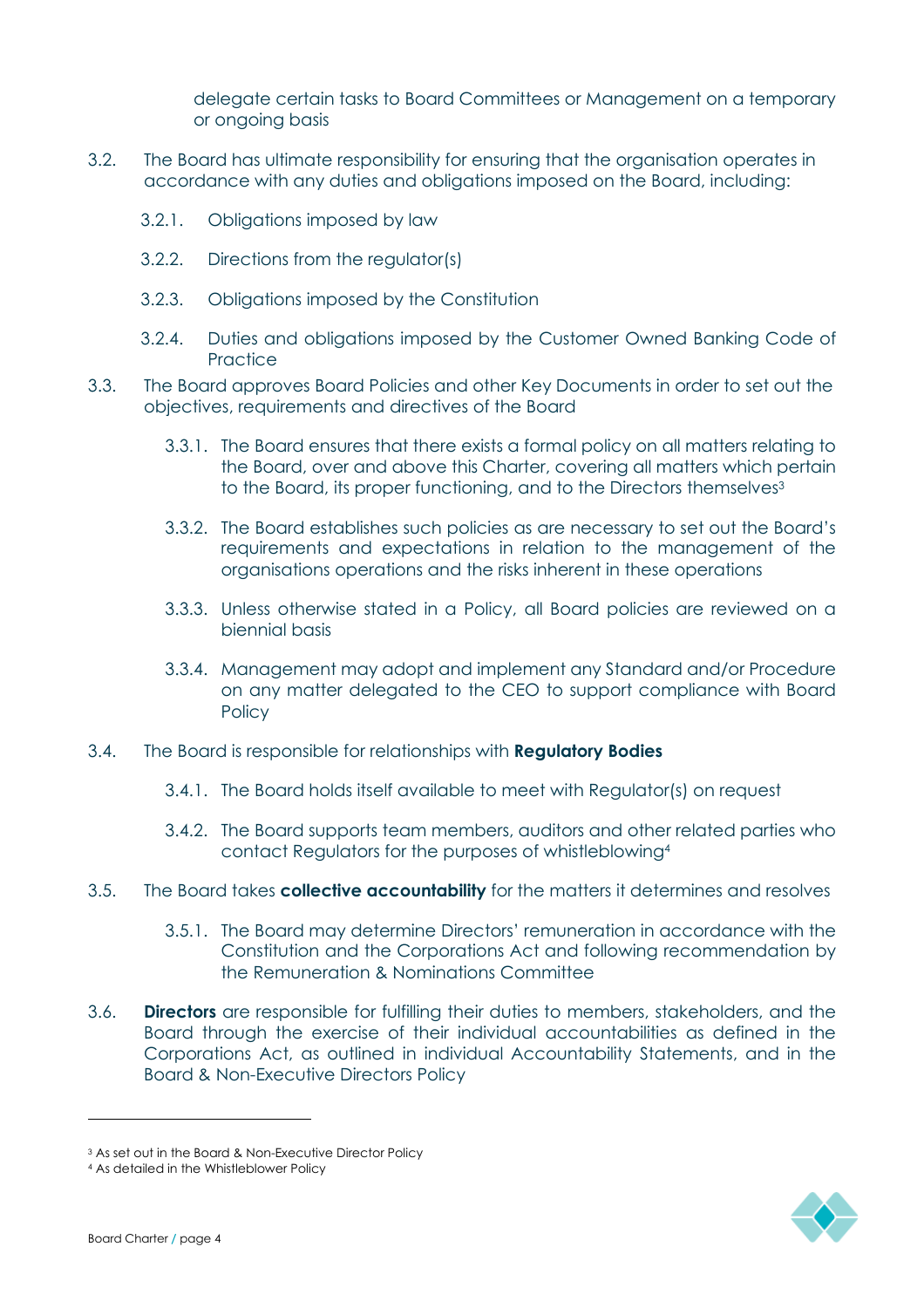- 3.6.1. Directors hold office in accordance with the provisions of the Constitution. However Directors, if re-elected or reappointed, should service a maximum of 8 – 11 years contiguously, depending on the needs of the company.
- 3.6.2. Directors are responsible for disclosing any **material personal interest / conflict of interest<sup>5</sup>** which may impact their ability to participate in any discussions or to vote on any matters before the Board
- 3.6.3. Directors have the **right to access Board related documents** during their tenure and for a period following cessation of their tenure. Details as to directors' right of access to Board documents, insurance cover, and company indemnity are contained in individual directors' Deed of Access, Insurance, and Indemnity
- 3.7. The **Chair** provides leadership to the company and the Board by:
	- 3.7.1. Facilitating the Board discharging its legal, ethical and governance responsibilities
	- 3.7.2. Driving and improving Board performance
	- 3.7.3. Ensuring information reaches the Board in a timely manner
	- 3.7.4. Helping to build Board consensus towards an agreed outcome or decision
- 3.8. The **Chief Executive Officer (CEO)** reports directly to the Board and has management responsibility for the company (including the implementation of strategy)
	- 3.8.1. The CEO may be an executive director on the Board
	- 3.8.2. The CEO should faithfully and diligently perform their duties and powers to members, stakeholders, and the Board through the exercise of their individual accountabilities as defined in the CEO Accountability Statement
- 3.9. In addition to the duties of the **Company Secretary** as defined in the Corporations Act, the Company Secretary is accountable directly to the Board for all governance matters that relate to the Board's proper functioning. All directors have access to the Company Secretary
- 3.10. The Board may from time to time establish standing and ad-hoc **Board Committees** to assist it in exercising its powers and responsibilities
	- 3.10.1. Subject to requirements set out in the Constitution, each standing Board Committee shall have its own Committee Charter, approved by the Board, setting out the Committee's delegated authority, role and responsibilities, structure, and administration
	- 3.10.2. The Board will determine the membership and composition of Board Committees considering the responsibilities delegated to the Committee,



<sup>5</sup> Requirements are set out in the Corporations Act, APRA Prudential Standards and the Constitution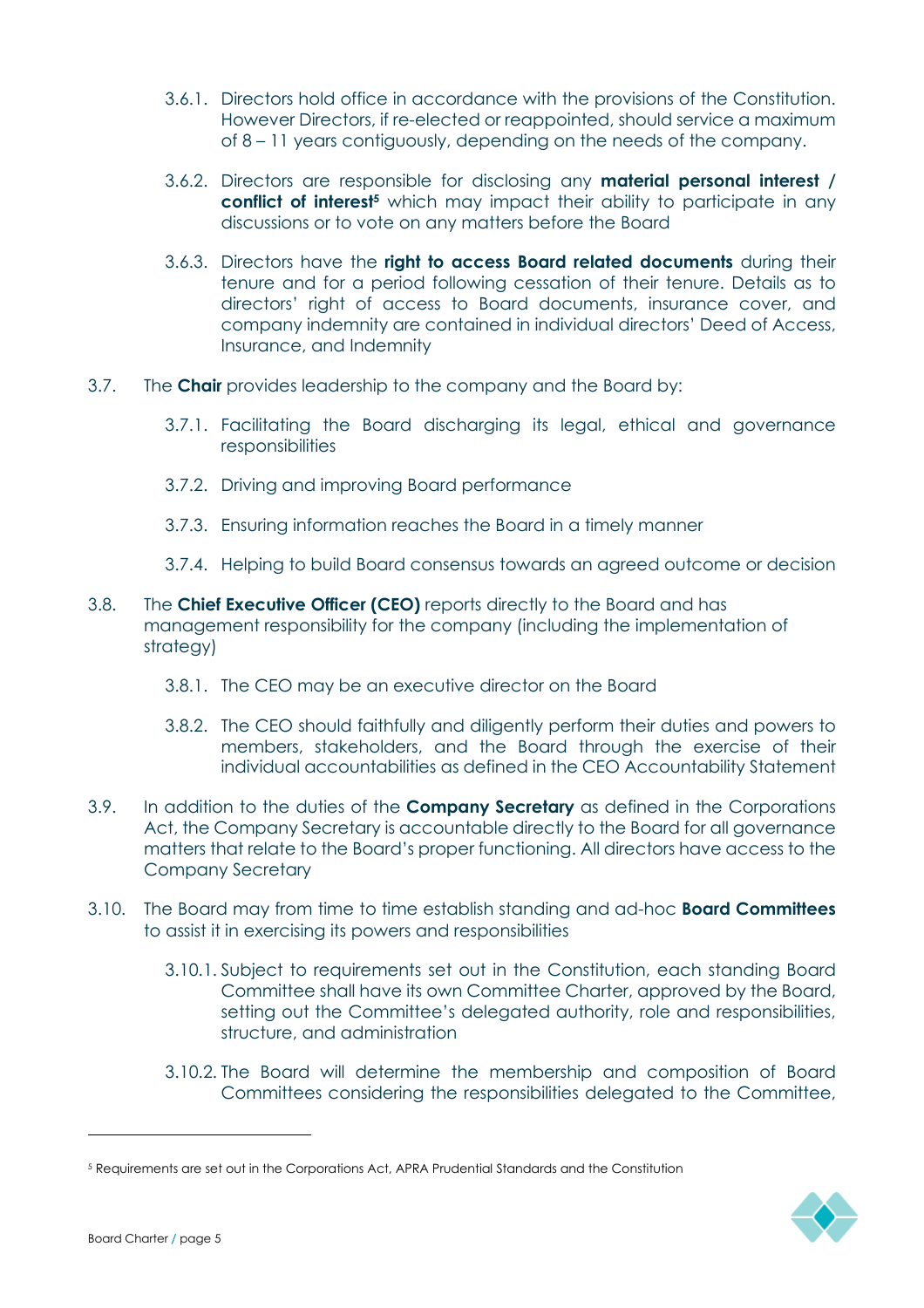the skills and experience of directors, legal requirements and industry best practice

- 3.10.3. Formal minutes of Committee meetings shall be prepared and circulated to all directors at a subsequent Board meeting. A verbal report by the Chairman of the relevant Committee, including details of Committee decisions and recommendations, shall also be provided at the next Board meeting
- 3.11. **Subsidiaries** are separate legal entities and have their own board(s) of directors which operate within the corporate governance framework set by the Board, for and on behalf of the Group.
- 3.12. The Board has access to **Independent Professional Advice**
	- 3.12.1. The Board may engage any professional advisor, consultant, or other expert to provide advice on, or direct an investigation into, any matter that the Board considers appropriate in the discharge of its duties
	- 3.12.2. Subject to the prior written approval of the Chairman, which shall not be unreasonably withheld, individual directors may invoke their right to seek independent professional legal advice in relation to any matter relating to the discharge of their duties as a director. The provision of such advice shall be at the organisation's expense
	- 3.12.3. Nothing in this Charter precludes a director from obtaining and personally paying for their own independent professional legal advice, provided appropriate confidentiality is maintained

## **4. Membership**

- 4.1. Membership of the Board will be in accordance with the Constitution
- 4.2. The majority of directors, including the Chairman, must be **independent**
	- 4.2.1. To be 'independent' directors must meet the requirements in CPS 510
	- 4.2.2. The Board may also consider the guidelines in the ASX Corporate Governance Principles and Recommendations when determining the independence of a director
	- 4.2.3. Directors serving on the Board for more than 11 years may no longer be considered independent
	- 4.2.4. A director of a subsidiary does not cease being independent because they are also a director of Great Southern Bank or another subsidiary, and a director of Great Southern Bank does not cease being independent because they are a director of a subsidiary
- 4.3. A majority of directors must be ordinarily resident in Australia

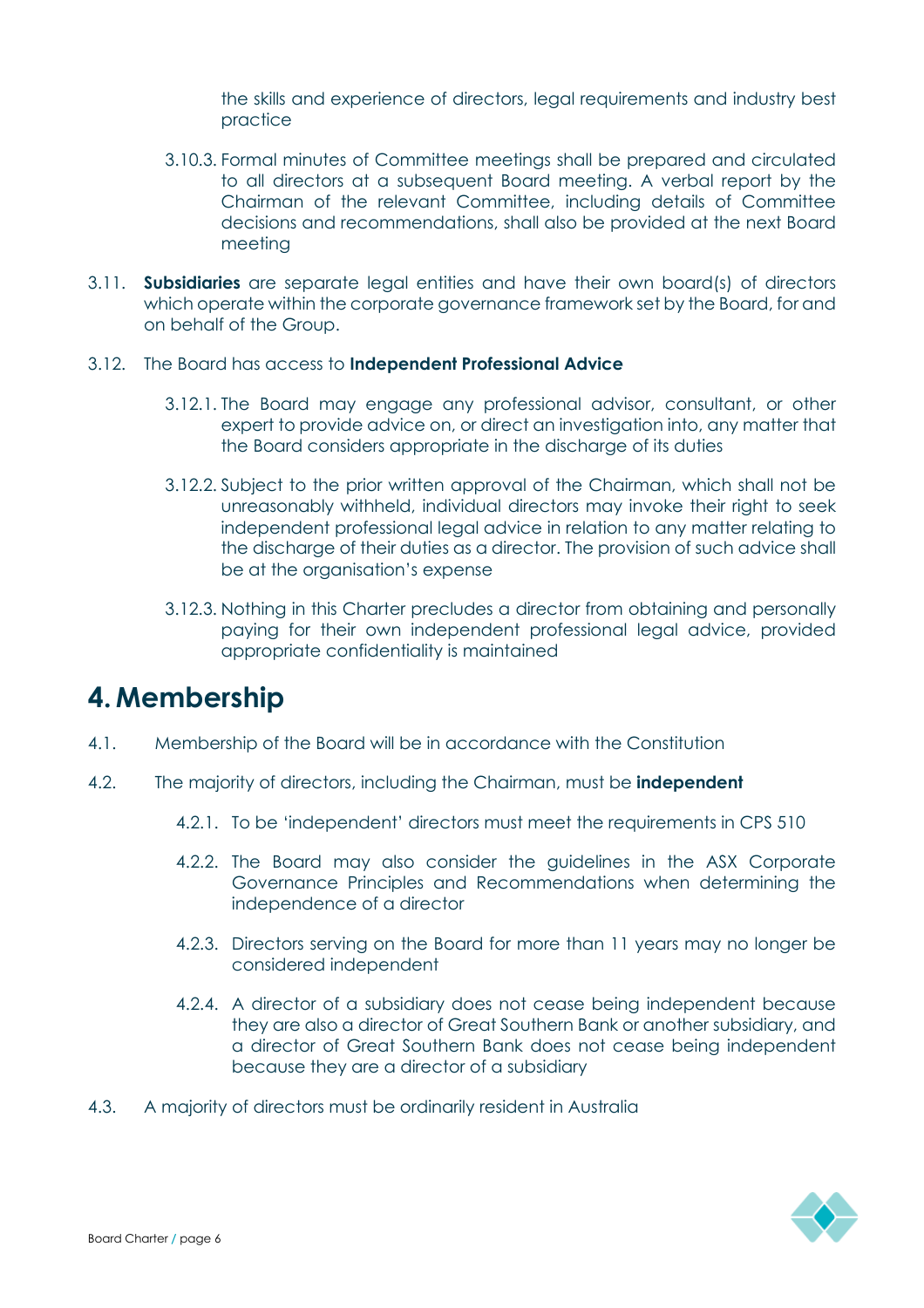- 4.4. As required by legislation and regulation, prior to appointment and at regular intervals, the Board will assess the independence and the fitness and propriety of each director.
- 4.5. The CEO and Company Secretary shall attend Board meetings by standing invitation. They may be asked, either individually or jointly, to leave the meeting at any time.

## **5. Meetings**

- 5.1. The Board meets on a regular basis to discharge its responsibilities. Special or adhoc board meetings shall be convened as necessary in accordance with the Constitution.
- 5.2. Board meetings may be called in accordance with the Corporations Act and the Constitution.
- 5.3. A quorum for Board meetings is determined in accordance with the Constitution.
- 5.4. A majority of directors present and eligible to vote at Board meetings must be independent directors.<sup>6</sup>
- 5.5. Meetings will be conducted in person, electronically or a combination of both. The authority to attend meetings in this manner is a standing authority.<sup>7</sup>
- 5.6. Resolutions of the Board (either Directors' Resolutions or Circulating Resolutions) will be passed in accordance with the Constitution.
- 5.7. The agenda for meetings shall be determined by the Chairman, in consultation with the CEO and Company Secretary, and in accordance with business requirements and other matters requiring consideration on the annual Board Reporting Calendar.
- 5.8. Any director may ask the Chairman to include an item on the agenda.
- 5.9. The Secretary will circulate Minutes of the Board Meeting to Directors as soon as reasonable post the Board Meeting and following review by the Chairman.

## **6. Reporting and Performance**

- 6.1. In performing its responsibilities, the Board will, always lead by example and act in a manner that:
	- 6.1.1. Is consistent with the Code of Conduct
	- 6.1.2. Is consistent with the Great Southern Bank Values
	- 6.1.3. Is in the best interests of Great Southern Bank, its members/customers, and stakeholders
	- 6.1.4. Is in accordance with legal requirements and the Constitution

<sup>7</sup> Any director may withdraw their consent, on reasonable notice, to the use of certain technology for the holding of directors' meetings at any time (refer Corporations Act).



<sup>6</sup> CPS 510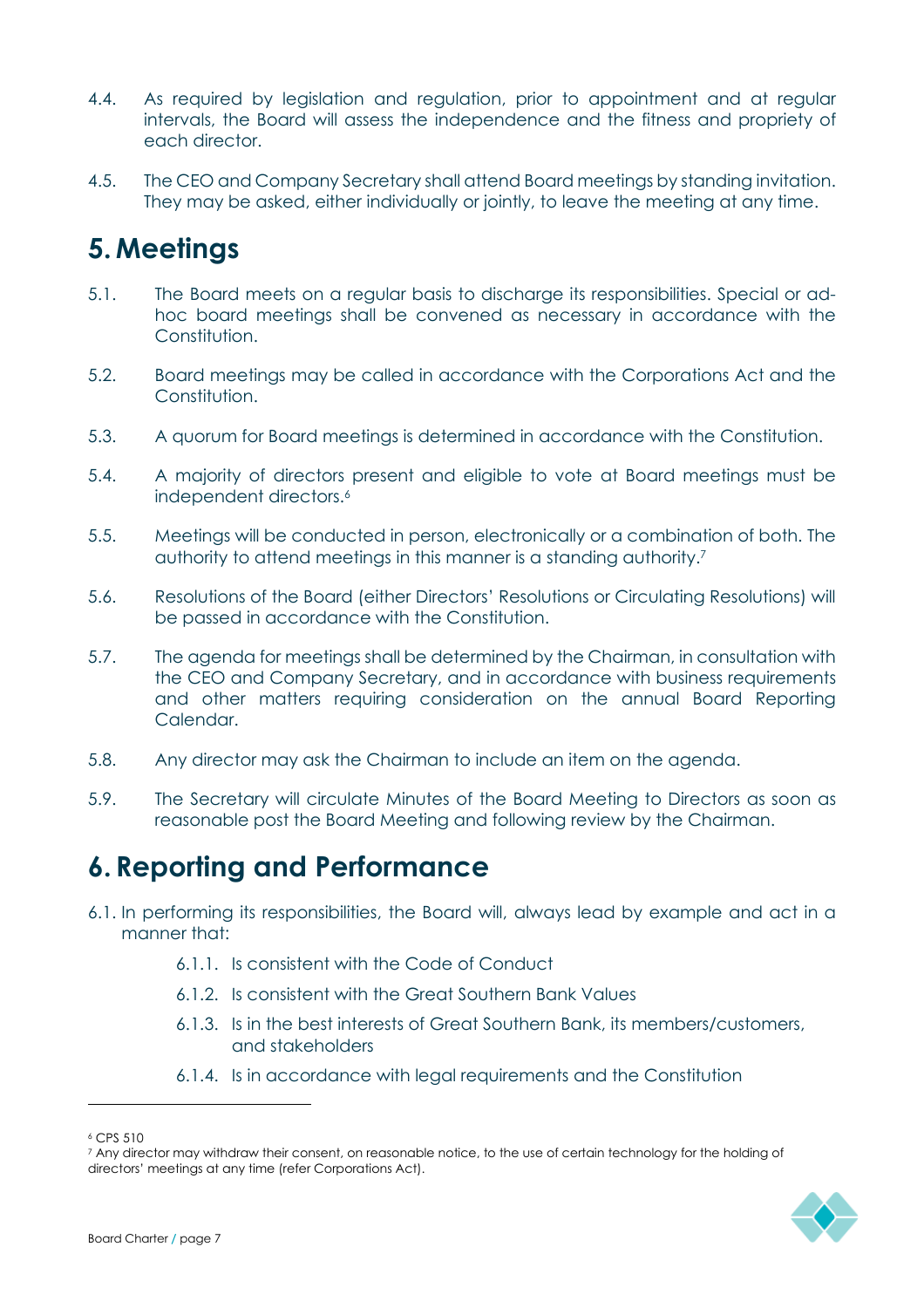#### 6.1.5. Complies with all relevant Board policies

## **7. Review of and Amendments to Charter**

- 7.1. This Charter will be reviewed at least biennially or as required, subject to legislative or regulatory requirements, to ensure:
	- 7.1.1. currency, relevance, and accuracy
	- 7.1.2. it continues to meet the needs, strategic imperatives and cultural alignment intentions of Great Southern Bank and its subsidiaries.
- 7.2. Appendices and boxed information may be amended by management and NOTED by the Board at the next scheduled meeting
- 7.3. Minor and immaterial changes (e.g. grammar) may be amended by management

### **8. Document Control**

#### **Contact for enquiries and proposed changes**

Name: Nicole Pedwell

Role: Company Secretary

Email: Company.secretary@gsb.com.au

#### **Document History**

This Charter has been in place since 2013 with various revisions and re-writes made in 2015, 2016, 2019 and 2021. Previous versions of this Charter are available on request.

#### **Document Location**

http://infocentral.cua.com.au/corporate-governance-toolbox/constitutions-and-charters